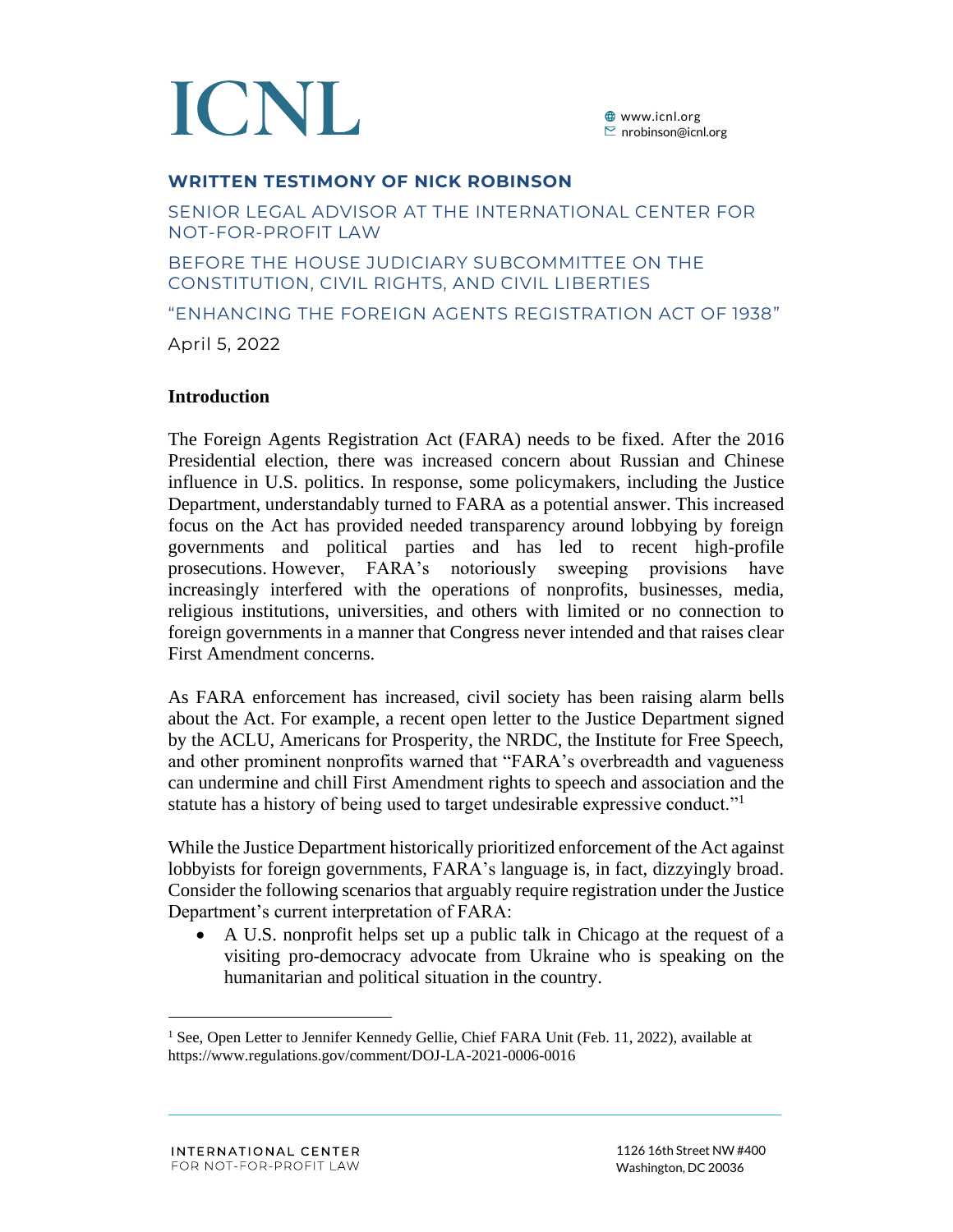

- A former member of the U.S. military responds to the request of an Afghan refugee with whom they served in Afghanistan asking them to call their member of Congress about the U.S.'s refugee policy.
- A U.S. journalist writes a story about U.S. COVID policy at the request of their Canadian newspaper that is accessible online by the U.S. public.
- A U.S. volunteer distributes a small amount of funds collected from Canadian citizens who asked that it be used to help with hurricane relief in Florida.

Despite the seeming absurdity of the broad range of covered activity, many concerned about foreign influence have viewed FARA's wide scope as an advantage, allowing the government a relatively free hand to choose who to require to register. However, a combination of increased FARA enforcement, the politicization of FARA, the Justice Department's own advisory opinion system, and disagreement about what should be the Department's enforcement priorities has cast a spotlight on how unsustainable this arrangement actually is. Congress should amend the Act so that it is better targeted to clearly defined goals. Otherwise, it will continue to needlessly burden the public and distract the Justice Department from its traditional enforcement priorities, ultimately undermining enforcement of the Act.

#### **A Short History of FARA**

To understand our current predicament it is useful to briefly examine the history of the Act. FARA was enacted in 1938 to combat Nazi and communist propaganda. While ostensibly a transparency statute, in actuality the Act was used to stigmatize and mire in red tape German propaganda outlets, essentially shutting them down.<sup>2</sup> After World War II, during the McCarthy era, the Justice Department used the statute to prosecute W.E.B. DuBois, the renowned civil rights activist, for disseminating anti-war literature from a French nonprofit. The Justice Department's prosecution was motivated by DuBois' perceived communist sympathies and, although ultimately the charges were dismissed, his reputation never recovered in his lifetime. Following the prosecution of DuBois, FARA prosecutions declined dramatically and by the 1980s FARA was primarily used against lobbyists of foreign governments and political parties, and even for this more limited goal, it was widely seen as being underenforced.

With a rise in concern about foreign influence, the Act has been going through an identity crisis, with disagreement about whether enforcement should focus solely

<sup>2</sup> For more on the history of FARA and its enforcement, see generally, Nick Robinson, *"Foreign Agents" in an Interconnected World: FARA and the Weaponization of Transparency*, 69 DUKE LAW JOURNAL 1075 (2020).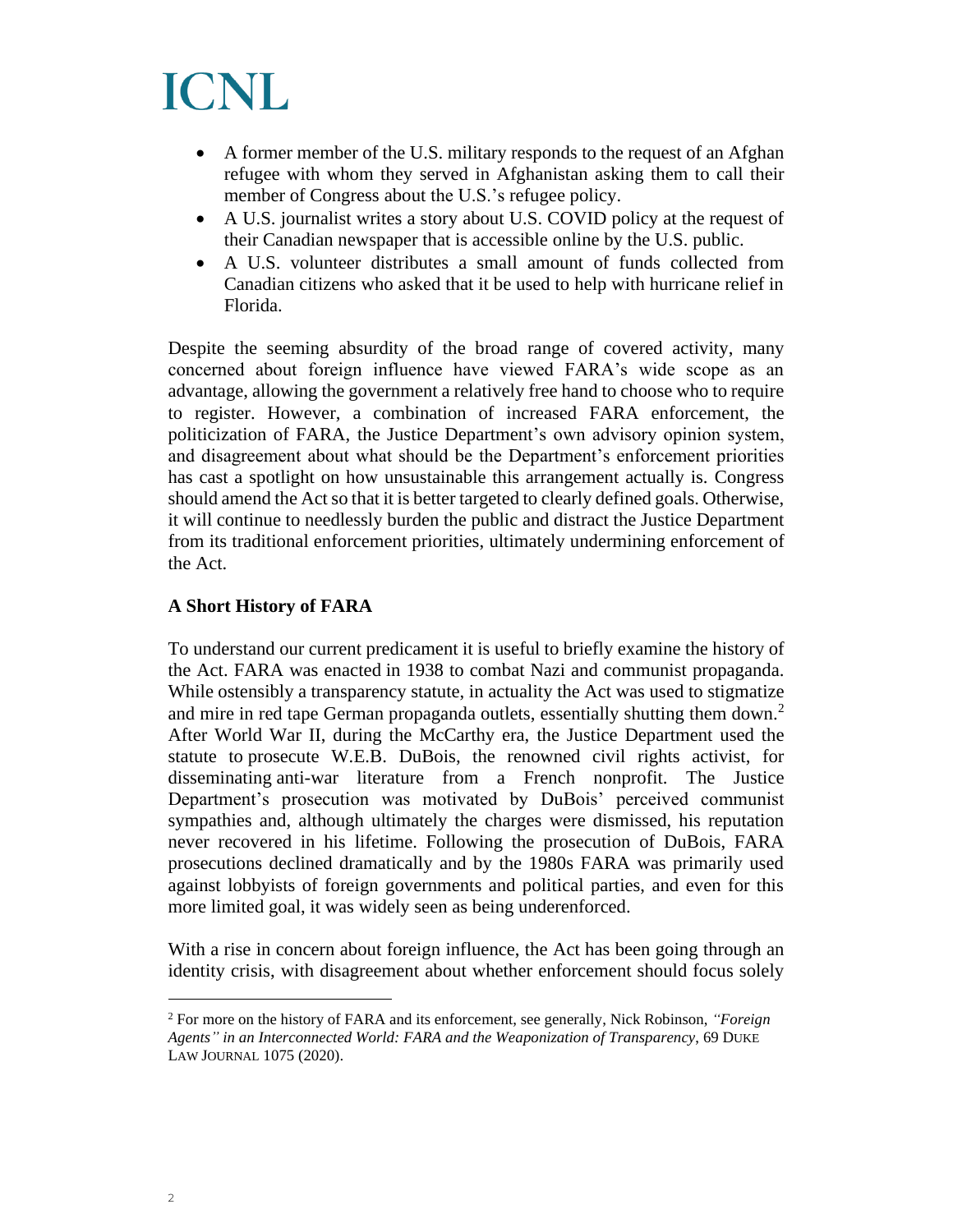on foreign government lobbying, or also foreign media networks, Confucius Institutes at universities, foreign funded think tanks, or foreign election influence. The problem is that the Act is both a poor fit for some of these concerns and strikingly sweeping, capturing much other conduct that most people would not think should be registrable.

When there was broad understanding that the Justice Department would focus FARA enforcement on foreign government lobbyists, few of the broad array of Americans potentially affected by the Act gave it much attention. However, as the Department has applied FARA in new areas this has created both uncertainty and spreading consternation.

Consider these registrations under FARA in the past few years:

- In response to a Justice Department advisory opinion, a U.S. church was required to register for printing out banners at the request of foreign congregants who came to Washington D.C. for the March for Life rally because the church was acting as a "publicity agent" under FARA.<sup>3</sup>
- On the basis of a Justice Department advisory opinion, the National Wildlife Federation was required to register because it accepted money from the Norwegian government to work with U.S. multinational corporations on improving sustainability of product supply chains in certain tropical countries and so the Department claimed engaged in "political activities" in the U.S. $<sup>4</sup>$ </sup>
- Given increased political focus on FARA, EarthJustice registered for representing Greta Thunberg and other environmental youth activists for filing a petition on climate change before the U.N. Committee on the Rights of the Child, which involved issuing press releases and engaging in other media in the U.S. 5

These and other registrations and advisory opinions have created uncertainty among many in the public about who needs to register under the Act. Further, with each advisory opinion, the Act, and its startling breadth, have become more widely known, triggering yet more requests for opinions, creating a spiral in which more and more Americans become ensnared in FARA's web.

<sup>4</sup> U.S. Justice Department Advisory Opinion (March 13, 2020), available at https://www.justice.gov/nsd-fara/page/file/1287616/download. See also, National Wildlife Federation comment to Jennifer Kennedy Gellie, FARA Unit Chief (Feb. 10, 2022), available at https://www.regulations.gov/comment/DOJ-LA-2021-0006-0013

<sup>3</sup> U.S. Justice Department Advisory Opinion (Nov. 19, 2019), available at https://www.justice.gov/nsd-fara/page/file/1232921/download

<sup>5</sup> All FARA filings are publicly searchable a[t www.fara.gov](http://www.fara.gov/) under "Browse Filings".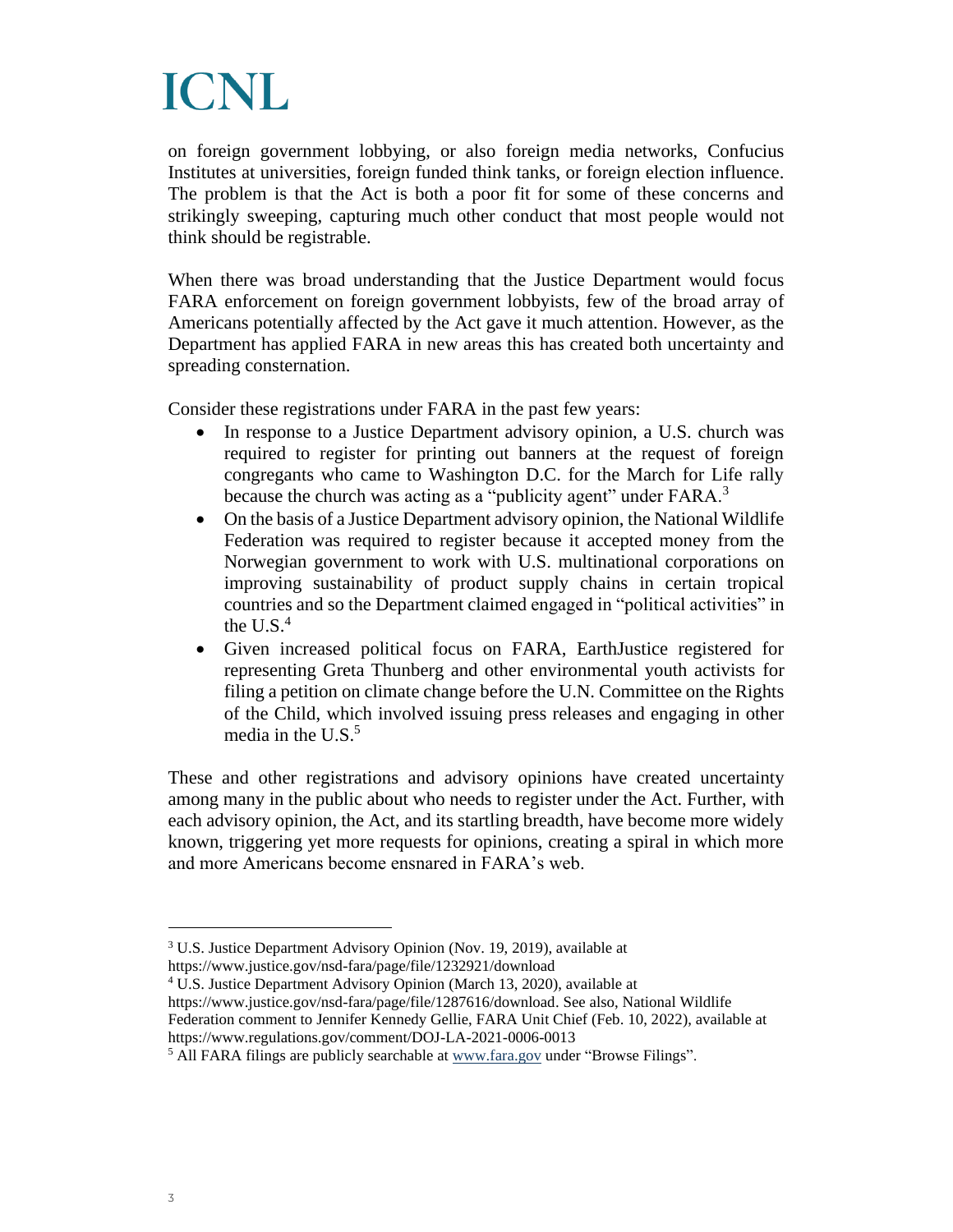#### **Understanding FARA's Breadth: Four Major Misperceptions**

To appreciate FARA's breadth and vagueness it is useful to consider four common misperceptions about FARA. Under FARA, one must register if a person or organization within the U.S. engages in covered activity under the Act as an agent of a foreign principal. However, "covered activity", "agent", and "foreign principal" are all defined in broad terms, capturing a range of conduct that most who advocate for increased enforcement of the Act likely do not intend to capture.

#### *1. Who is a Foreign Principal?*

Some observers believe that FARA is only targeted at the agents of foreign governments. However, a "foreign principal" under the Act includes not only foreign governments or political parties, but also foreign individuals, foundations, nonprofits, companies, and other entities. It even includes U.S. citizens domiciled abroad.<sup>6</sup> In other words, in defining foreign principal, the Act makes no distinction whether one is acting as an agent of the Chinese government or one's grandmother who lives in Canada.

#### *2. Covered Activity*

Many believe FARA only applies to lobbying or electioneering activity. However, the Act covers a much broader array of activities, including:

- Attempting to influence "any section of the public within the United States" on U.S. domestic or foreign policy. "Any section of the public" includes two or more people.<sup>7</sup>
- Disseminating "information" in the U.S. with respect to "facts" of an organization or corporation based in another country.<sup>8</sup>
- Soliciting or disbursing anything of value within the United States.<sup>9</sup>
- "Informing" any other person about the domestic or foreign policies of the United States.<sup>10</sup>
- Disseminating written or visual information "of any kind".<sup>11</sup>

<sup>6</sup> See definition of "foreign principal" at 22 U.S.C. 611(b).

<sup>7</sup> See definition of "political activities" at 22 U.S.C. 611(o).

<sup>8</sup> See definition of "information service employee" at 22 U.S.C. 611(i).

<sup>&</sup>lt;sup>9</sup> See 22 U.S.C. 611(c)(1)(iii).

 $10$  See definition of "political consultant" at 22 U.S.C. 611(p). The Justice Department has interpreted down the definition of political consultant in a July 19, 2021 advisory opinion, available at https://www.justice.gov/nsd-fara/page/file/1431306/download to also require an agent engage in "political activities", but this interpretation could be changed in the future.

 $11$  See definition of "publicity agent" at 22 U.S.C. 611(h).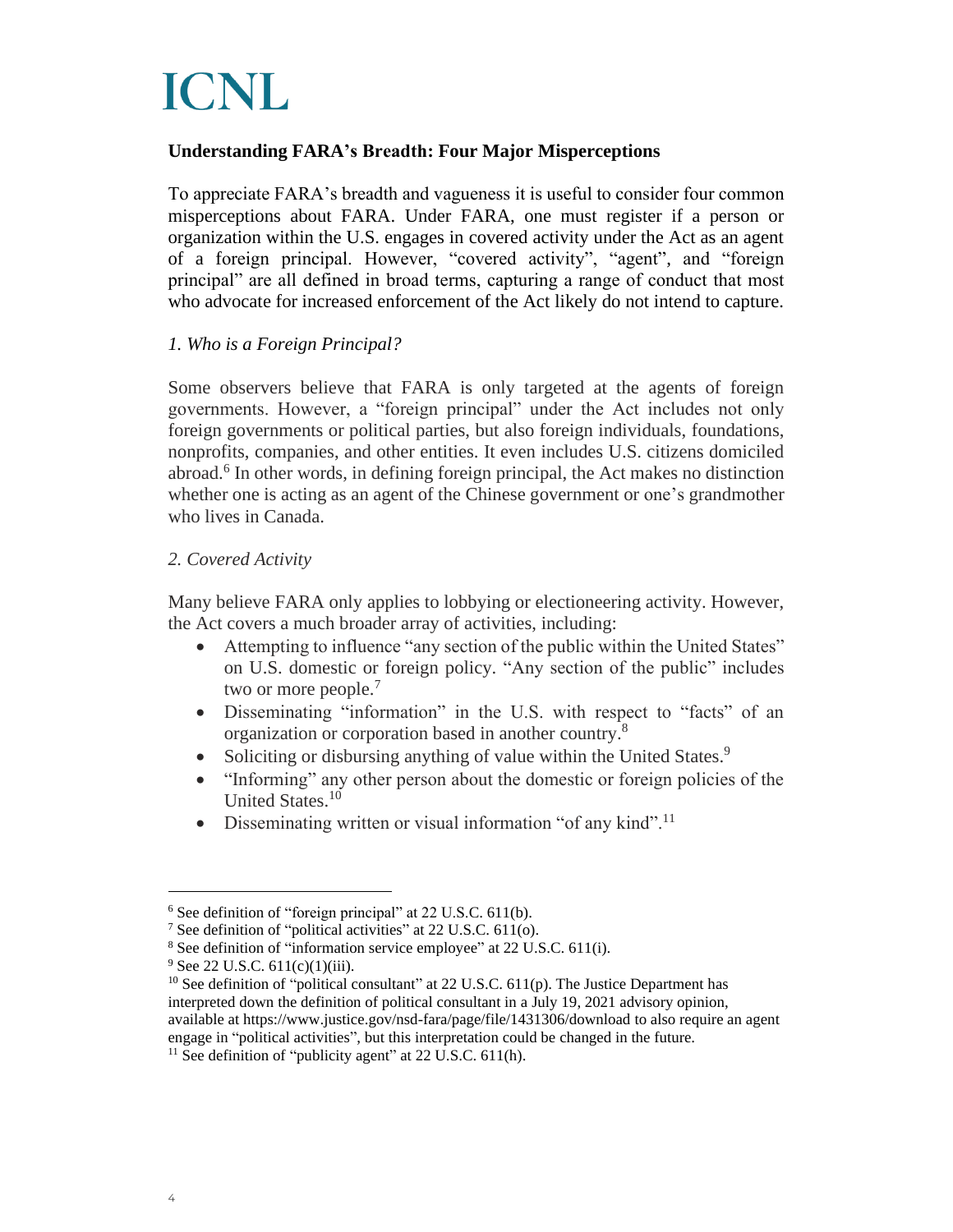There are exemptions to registering under the Act. Most notably one does not have to register if one is engaged in "private and nonpolitical activities" in furtherance of "bona fide trade or commerce" or in activities in furtherance of "bona fide religious, scholastic, academic, or scientific pursuits or of the fine arts."<sup>12</sup> However, this still leaves a broad range of relatively uncontroversial activities as requiring registration under the Act.

Further, there is a longstanding debate about the meaning of "bona fide" for both the commercial exemption and the academic and religious exemption, leading to confusion for even these categories. For example, commercial actors are exempt from FARA for soliciting or disbursing funds for non-political activity in the United States, while the Justice Department provides no guidance exempting charities and other non-commercial actors for the same conduct.

#### *3. FARA's Principal-Agent Relationship*

FARA does not require a principal-agent relationship as commonly understood under caselaw or the Restatement of Agency. The relationship can be far more informal than many appreciate. An entity can be considered an "agent" even if the "agent" acts at the mere "request" of a foreign principal or is financed "in major part" by the foreign principal.<sup>13</sup> Both "request" and "major part" are undefined in the Act. This broad scope has made it difficult for the public to navigate. For example, the Justice Department has issued over 50 advisory opinions on the Act's "agency" definition alone.<sup>14</sup>

#### *4. The Burden Imposed by FARA*

While often thought of as simply a transparency statute, many are wary of registering under the Act because of the significant stigma that it brings. For example, most nonprofits pride themselves on being independent and acting in furtherance of their mission. Registering under FARA implies that not only are they acting under the control of others, but that those they are acting for are some nefarious "foreign" hand that requires providing details of the nonprofit's activities to the National Security Division of the U.S. Department of Justice.

Registration under the Act comes with significant burdens that can slow or stop nonprofits and others from engaging in beneficial activity. Registering under FARA requires that organizations, and impacted staff, file numerous forms and

 $12$  See 22 U.S.C. 613(d).

<sup>13</sup> See 22 U.S.C. 613(c)(1).

<sup>&</sup>lt;sup>14</sup> See Justice Department, Advisory Opinions, available at https://www.justice.gov/nsdfara/advisory-opinions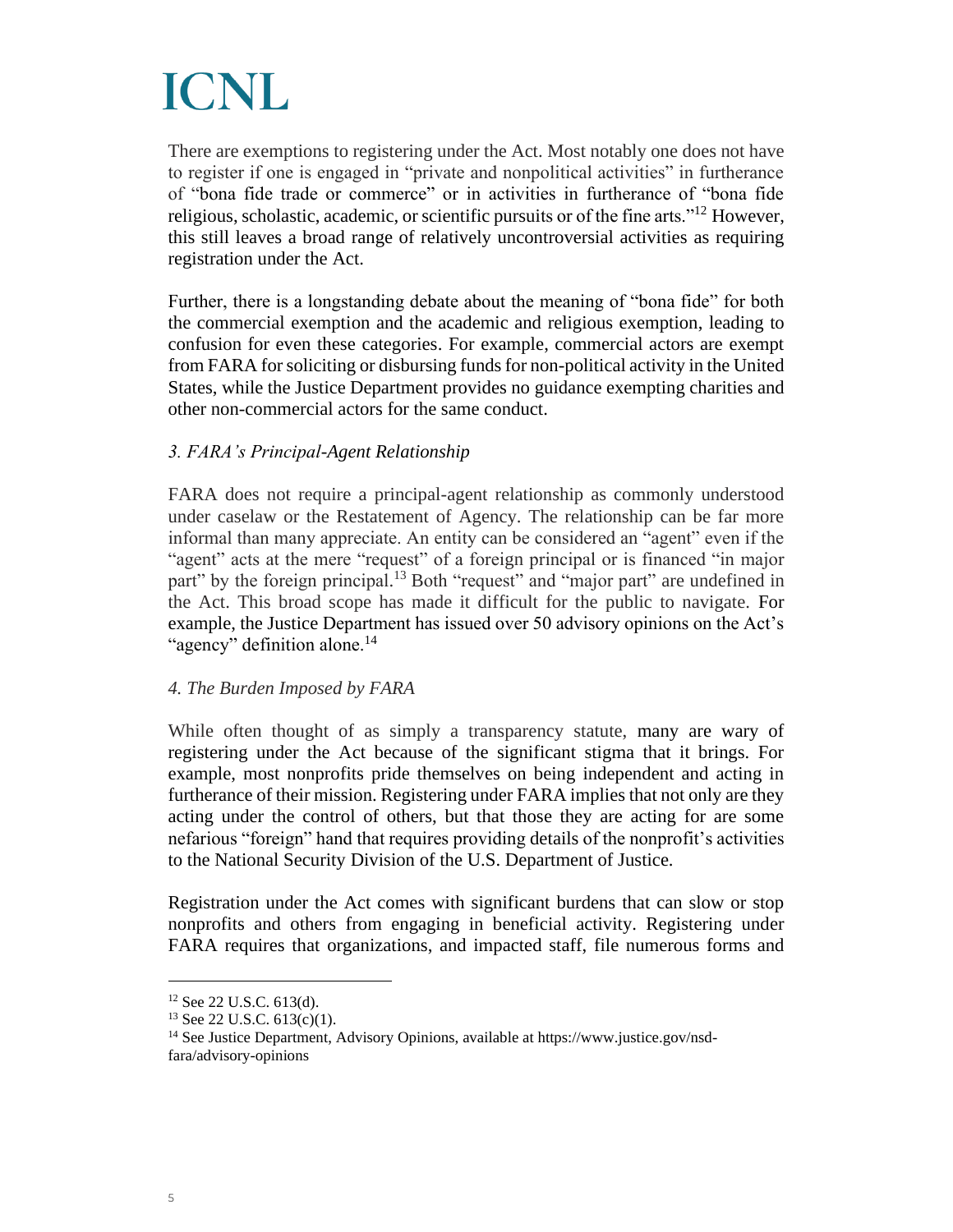paperwork with the Justice Department, which require continuous updating. Willful failure to comply can lead to criminal penalties of up to five years in jail. The information filed with the Justice Department is then posted publicly and can frequently include sensitive information, including home addresses of the nonprofit's staff.

Many groups who have registered have had to retain outside legal counsel to guide them through the process and they have had to inform their board of directors and funders that they are planning to register. Senior management of organizations frequently have to negotiate with staff who are required to register who understandably fear that registering will bring stigma, an invasion of their privacy, and impact their future employment prospects.

More recently, Congress has linked access to government benefits to not being registered under the Act, meaning that those that do register can potentially lose access to critical government programs and funding.<sup>15</sup> Finally, those engaged in covered activity under FARA must label covered material with a "conspicuous statement" that the materials are distributed by the agent on behalf of a foreign principal.<sup>16</sup>

Given all these consequences of registering under FARA many nonprofit groups and others have simply decided not to engage in beneficial conduct for society out of fear that it may impose a registration burden. If enforcement of the Act is increased without at the same time better targeting the Act this problem will likely only become worse.

#### **First Amendment Concerns Raised by FARA**

FARA's overbreadth does not just create substantial burdens and confusion for a wide range of Americans, but it raises significant First Amendment concerns. Given the Act's striking breadth, the Justice Department can potentially pick and choose which of a wide range of Americans potentially ensnared in the Act that it will target for being a "foreign agent".

<sup>15</sup> In December 2020 Congress enacted the Economic Aid Act. Under the Act a person or entity was [ineligible](https://www.lexology.com/library/detail.aspx?g=5236ae95-ea30-495d-9186-0cbc5526fbd2) for the Paycheck Protection Program (PPP), a close to \$1 trillion government initiative, if they registered under FARA. This raises clear First Amendment concerns. Under the unconstitutional conditions doctrine, the government cannot, in general, condition the availability of a government benefit on foregoing the exercise of a constitutional right.  $16$  See 22 U.S.C. 614(b).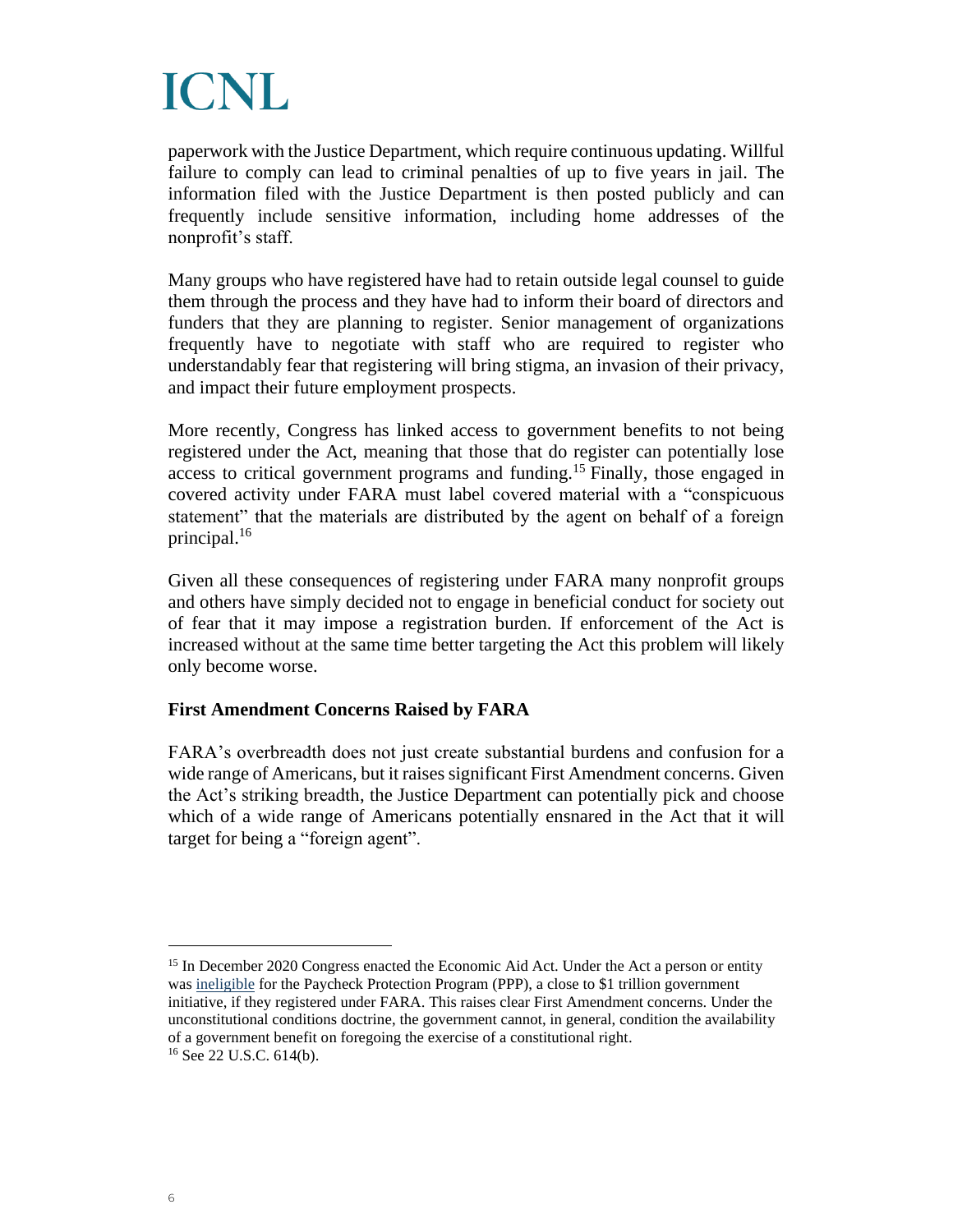Besides concerns about selective enforcement, under the Court's current jurisprudence, the application of FARA's broad and vague provisions trigger at least three types of potential First Amendment issues:

1. Compelled disclosure. In *Americans for Prosperity Foundation v. Bonta* (2021), the U.S. Supreme Court found that when compelled disclosure laws impact the freedom of association of an organization that the underlying law must meet exacting scrutiny, and potentially strict scrutiny. FARA, like the law in question in *Bonta*, compels groups to disclose a wide variety of potentially sensitive information that can undermine their associational rights.

2. Compelled speech. In cases like *National Institute of Family & Life Advocates v. Becerra* (2018), the U.S. Supreme Court has struck down mandatory disclosure requirements that can chill protected speech. In the case of FARA many civil society organizations have refrained from engaging in protected speech covered by FARA because of the Act's stigmatizing labeling requirement that frequently can mischaracterize the relationship between the registrant and the foreign principal.

3. Discrimination against speakers. In *Citizens United v. FEC* (2010), the U.S. Supreme Court found that in the context of political speech the government cannot "impose restrictions on certain disfavored speakers" and explicitly left open the question of whether the federal government could specifically regulate foreign speakers.<sup>17</sup> Under FARA, the speech of "agents of foreign principals" are significantly burdened in an untailored manner, meaning that FARA would likely face significant scrutiny by the Court if challenged for discriminating against certain speakers.

Without a course correction, FARA faces the very real prospect of being challenged for violating the First Amendment's protections for speech and association. While it is unlikely a court would rule the entire Act unconstitutional, the specter of ongoing litigation, which could strike down key parts of the Act, would both create confusion for those trying to comply and hamper the Justice Department's enforcement priorities. A much better path is for Congress to address this brewing crisis now by reforming FARA so as to use the least restrictive means available when it regulates protected First Amendment speech and conduct.<sup>18</sup>

<sup>&</sup>lt;sup>17</sup> Citizens United v. FEC, 558 U.S. 310, 341 (2010).

<sup>&</sup>lt;sup>18</sup> Notably, this submission does not address other potential serious constitutional challenges to FARA. For example, under 18 U.S.C. 219 it is a crime for a federal public employee to engage in covered activity under the Act in their personal capacity. Under current Justice Department interpretation of FARA if a federal employee printed out a banner at the request of a foreign member of their church coming to Washington D.C. for the March for Life rally the federal employee would need to register. As a result, the federal employee would be terminated from their employment and could face up to two years in prison. Such overly sweeping bans of expressive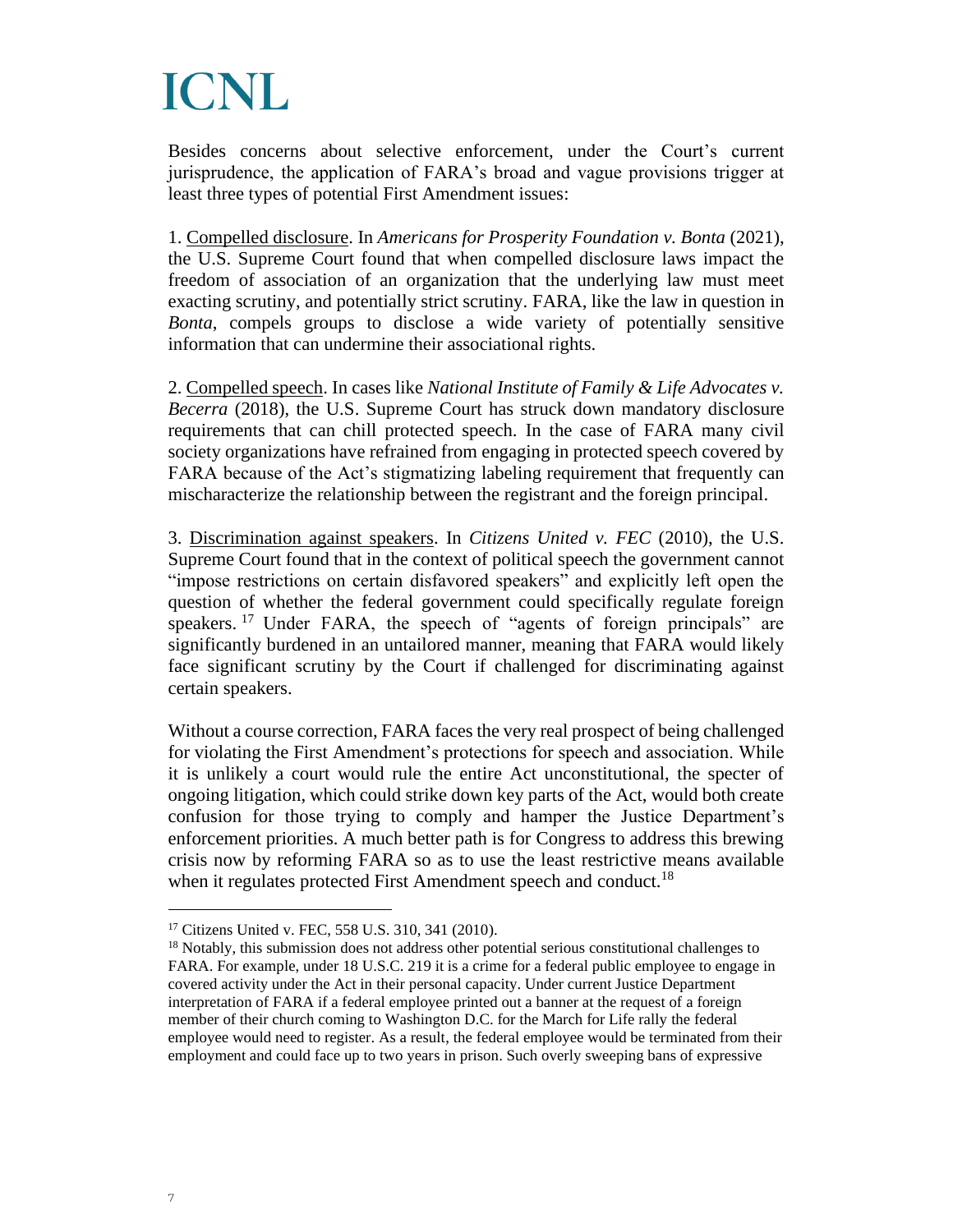

#### **Creating Negative Global Precedent**

FARA not only has had adverse impacts for civil society in the United States, it also has had significant negative consequences for U.S. foreign policy interests abroad.

The Act has repeatedly been used to justify similar "foreign agent" type laws in other countries that have been used to target human rights, pro-democracy, and other local activists, as well as limit the ability of U.S. nonprofits to operate in these countries. For example, in 2020 Nicaragua enacted a "foreign agent" law that was in critical parts a verbatim copy of FARA and Sandinista lawmakers pointed directly to FARA when the U.S. State Department and others criticized this law as an attempt to silence voices in civil society.<sup>19</sup> Similarly, when El Salvador's President introduced a bill modeled on FARA in 2021 to target critics of the government he tweeted that the El Salvadorian bill "is basically the same law that they have in the United States. There it is called: Foreign Agents Registration Act" and he linked directly to the Justice Department's FARA webpage as a rebuttal to opponents of the proposed law.<sup>20</sup>

These more recent examples are part of a larger pattern. For instance, the Russian government has repeatedly claimed that its notorious "foreign agent" law, also purportedly simply a transparency law, is designed to achieve the same purpose as FARA in the  $U.S.<sup>21</sup>$ 

In a global battle for democracy, the United States needs to provide a model of how to address foreign influence in a targeted manner. Instead, FARA's sweeping provisions are providing cover to autocrats to crack down on dissent.

conduct of federal government employees outside of their employment are unconstitutional under established Supreme Court doctrine as expressed in cases like Garcetti v. Ceballos, 547 U.S. 410 (2006).

<sup>19</sup> See, ICNL, FARA'S DOUBLE LIFE ABROAD: HOW FARA IS USED TO JUSTIFY LAWS THAT TARGET CIVIL SOCIETY AROUND THE WORLD (2021), available at https://www.icnl.org/wpcontent/uploads/FARA-Abroad-05.26.2021.pdf

<sup>&</sup>lt;sup>20</sup> Tweet from President Nayib Bukele, Nov. 9, 2021, available at

https://twitter.com/nayibbukele/status/1458254648595386372

<sup>21</sup> See, FARA'S DOUBLE LIFE ABROAD, *supra* note 19.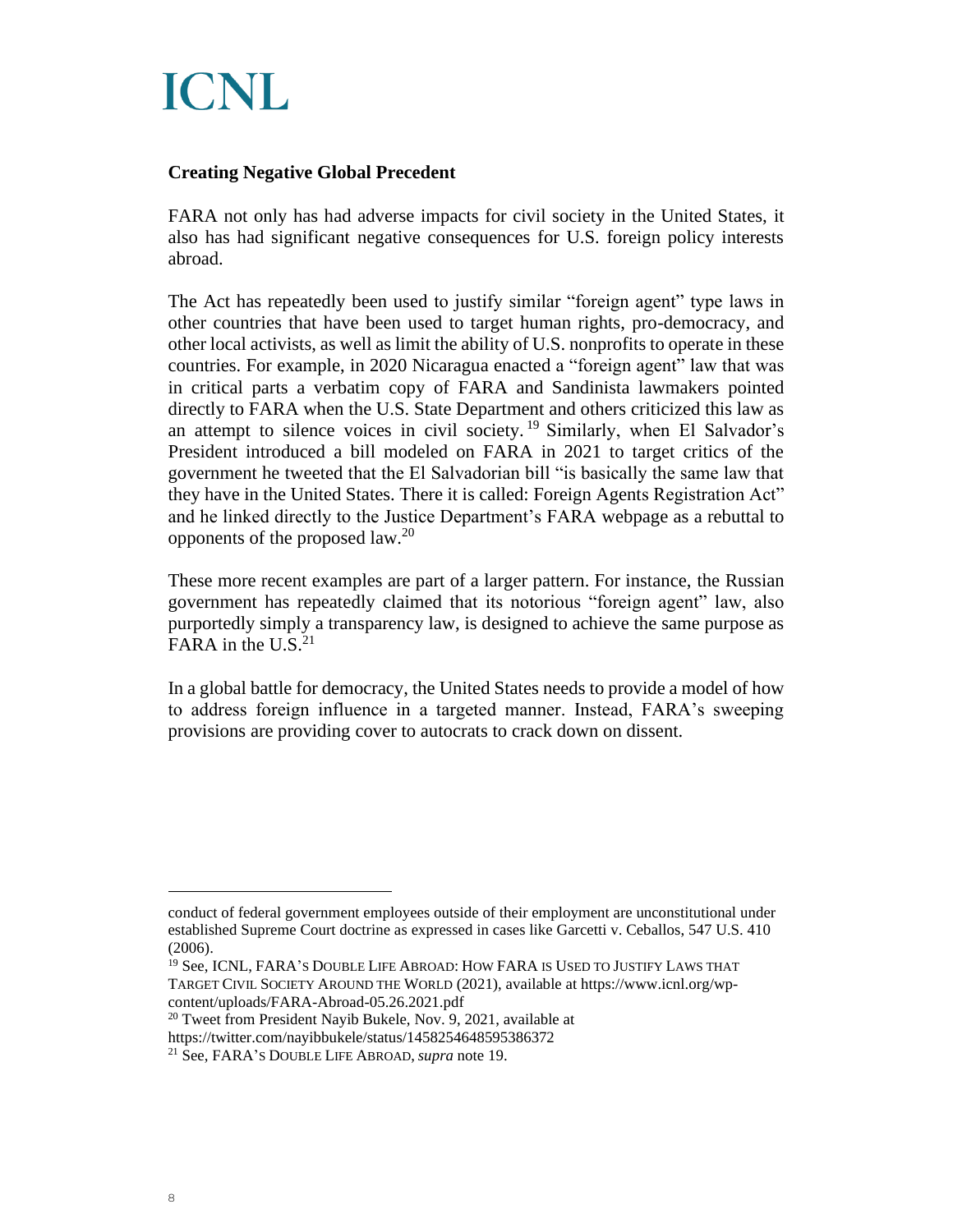

#### **Needed Reform**

There is a growing chorus of voices calling on Congress to reform the Act, including a recent ABA taskforce report on  $FARA<sup>22</sup>$  These proposed reforms include not only strengthening enforcement, but also at the same time better targeting the Act.

In considering reform, Congress should ask what types of foreign influence should be targeted by FARA and how the Act can be better tailored so as to achieve that purpose, while minimizing negative impacts on the U.S. public as well as speech and associational rights.

While FARA has provided needed transparency around foreign government lobbying, its other benefits have been far from clear. Congress should learn from this experience and consider targeting the Act so that it is aimed squarely at lobbyists for foreign governments and political parties. In particular, it should consider amending the Act so that:

- Only those who are acting as agents of foreign governments or political parties, or those operating on their behalf, must register under the Act.
- Only those who are in an actual agency relationship, as defined by the Restatement of Agency, must register under the Act.
- Covered activity is limited to lobbying activity of policymakers or other discrete, narrowly tailored, activity that FARA is well designed to target.

If Congress wants to address other foreign influence problems, it should consider targeting those separately. For example, another part of the criminal code, which has been used to prosecute alleged spies, already makes it illegal to act as an undeclared "agent" of a foreign government.<sup>23</sup> Meanwhile, an array of statutes prohibit foreign funding or interference with electioneering activity in the U.S.,  $^{24}$ the Higher Education Act requires higher educational institutions report gifts or contracts from a foreign source over \$250,000, $^{25}$  and the FCC recently required that broadcasters disclose when foreign governments or their representatives lease time on their airwaves. <sup>26</sup> This is not to endorse all these alternative measures or claim they cannot be improved, but rather that addressing foreign influence in U.S. politics requires a nuanced, multi-faceted response.

 $^{22}$  ABA, REPORT OF THE TASKFORCE ON THE FOREIGN AGENTS REGISTRATION ACT (July 16, 2021), available at https://www.politico.com/f/?id=0000017c-33cf-dddc-a77e-37df03770000 <sup>23</sup> See 18 U.S.C. 951.

<sup>&</sup>lt;sup>24</sup> Such bans include 52 U.S.C. § 30121(a) (2018); Federal Election Campaign Act of 1971, Pub. L. 94-283, 90 Stat. 496. 11 C.F.R. § 110.20(h) (2018).

<sup>25</sup> See Sec. 117 of Higher Education Act of 1965.

<sup>&</sup>lt;sup>26</sup> https://www.fcc.gov/document/fccs-foreign-sponsorship-identification-rules-go-effect